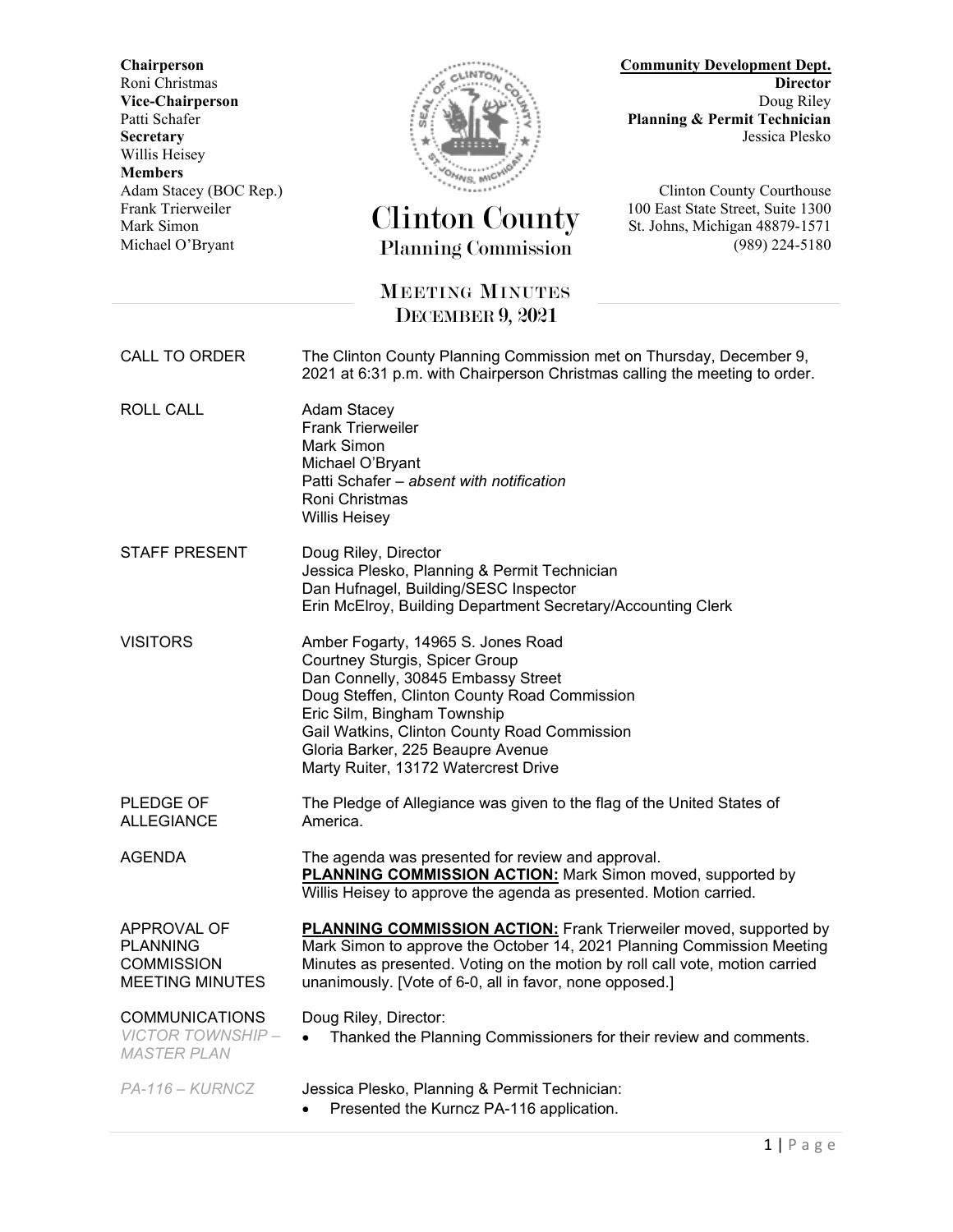| PA-116 - STRONG                                     | Jessica Plesko, Planning & Permit Technician:<br>Presented the Strong PA-116 application.<br>PLANNING COMMISSION ACTION: Frank Trierweiler moved, supported by<br>Willis Heisey to receive, and place on file the three communication items.<br>Voting on the motion by roll call vote, motion carried unanimously. [Vote of<br>6-0, all in favor, none opposed.]                                                                                                                                                                                                                                                                                                                                                                                                                                                                                                                                                                                                                                                                                                                                                                                                                                                                                                                                                                                                                                                                                                                                                                                                                                                                                                                                                                                                                                                                                                    |
|-----------------------------------------------------|----------------------------------------------------------------------------------------------------------------------------------------------------------------------------------------------------------------------------------------------------------------------------------------------------------------------------------------------------------------------------------------------------------------------------------------------------------------------------------------------------------------------------------------------------------------------------------------------------------------------------------------------------------------------------------------------------------------------------------------------------------------------------------------------------------------------------------------------------------------------------------------------------------------------------------------------------------------------------------------------------------------------------------------------------------------------------------------------------------------------------------------------------------------------------------------------------------------------------------------------------------------------------------------------------------------------------------------------------------------------------------------------------------------------------------------------------------------------------------------------------------------------------------------------------------------------------------------------------------------------------------------------------------------------------------------------------------------------------------------------------------------------------------------------------------------------------------------------------------------------|
| PUBLIC COMMENTS                                     | Chairperson Christmas called for public comments. There were no public<br>comments.                                                                                                                                                                                                                                                                                                                                                                                                                                                                                                                                                                                                                                                                                                                                                                                                                                                                                                                                                                                                                                                                                                                                                                                                                                                                                                                                                                                                                                                                                                                                                                                                                                                                                                                                                                                  |
| <b>OLD BUSINESS</b>                                 | None                                                                                                                                                                                                                                                                                                                                                                                                                                                                                                                                                                                                                                                                                                                                                                                                                                                                                                                                                                                                                                                                                                                                                                                                                                                                                                                                                                                                                                                                                                                                                                                                                                                                                                                                                                                                                                                                 |
| <b>NEW BUSINESS</b><br>PC-41-21 MA<br>$(OR 171-21)$ | Chairperson Christmas called on Doug Riley, Director for report.<br>Doug Riley:<br>Reviewed PC-41-21 MA (OR 171-21) - Application for a Zone<br>$\circ$<br>Map Amendment (Rezoning) as detailed in the Staff Report (which<br>includes the zone map amendment criteria to be reviewed by the<br>PC).<br>Gloria Barker stated that Mr. Riley represented her mother's case well.<br>٠<br>Chairperson Christmas asked for any comments from the Commission.<br>Hearing none, Chairperson Christmas called for a motion to open<br>$\circ$<br>the public hearing.<br><b>PLANNING COMMISSION ACTION:</b> Willis Heisey moved, supported by<br>Frank Trierweiler to open the public hearing. Voting on the motion by roll call<br>vote, motion carried unanimously. [Vote of 6-0, all in favor, none opposed.]<br>Chairperson Christmas asked for any comments from the public.<br>$\bullet$<br>Hearing none, Chairperson Christmas called for a motion to close<br>$\circ$<br>the public hearing.<br><b>PLANNING COMMISSION ACTION:</b> Willis Heisey moved, supported by<br>Frank Trierweiler to close the public hearing. Voting on the motion by roll call<br>vote, motion carried unanimously. [Vote of 6-0, all in favor, none opposed.]<br><b>PLANNING COMMISSION ACTION:</b> Frank Trierweiler moved, supported by<br>Mark Simon to recommend approval of PC-41-21 MA (OR 171-21), Kurncz,<br>to the Board of Commissioners to amend the Zoning Map from A-2 (General<br>Agriculture) to RR (Rural Residential) for the property located in Section 25<br>of Greenbush Township as legally described in the petition based on the<br>following reasoning:<br>Reasoning: The seven (7) findings of fact outlined in Section 1605 as<br>detailed in the staff report have been met.<br>Voting on the motion by roll call vote, motion carried unanimously. [Vote of |
| PC-42-21 MA<br>(OR 172-21)                          | 6-0, all in favor, none opposed.]<br>Doug Riley:<br>Reviewed PC-42-21 MA (OR 172-21) - Application for a Zone<br>$\circ$<br>Map Amendment (Rezoning) as detailed in the Staff Report (which<br>includes the zone map amendment criteria to be reviewed by the<br>PC).<br>Frank Trierweiler inquired what the land (east side) is currently being<br>٠<br>used for?<br>Amber Fogarty answered that she rents the land to a farmer.                                                                                                                                                                                                                                                                                                                                                                                                                                                                                                                                                                                                                                                                                                                                                                                                                                                                                                                                                                                                                                                                                                                                                                                                                                                                                                                                                                                                                                    |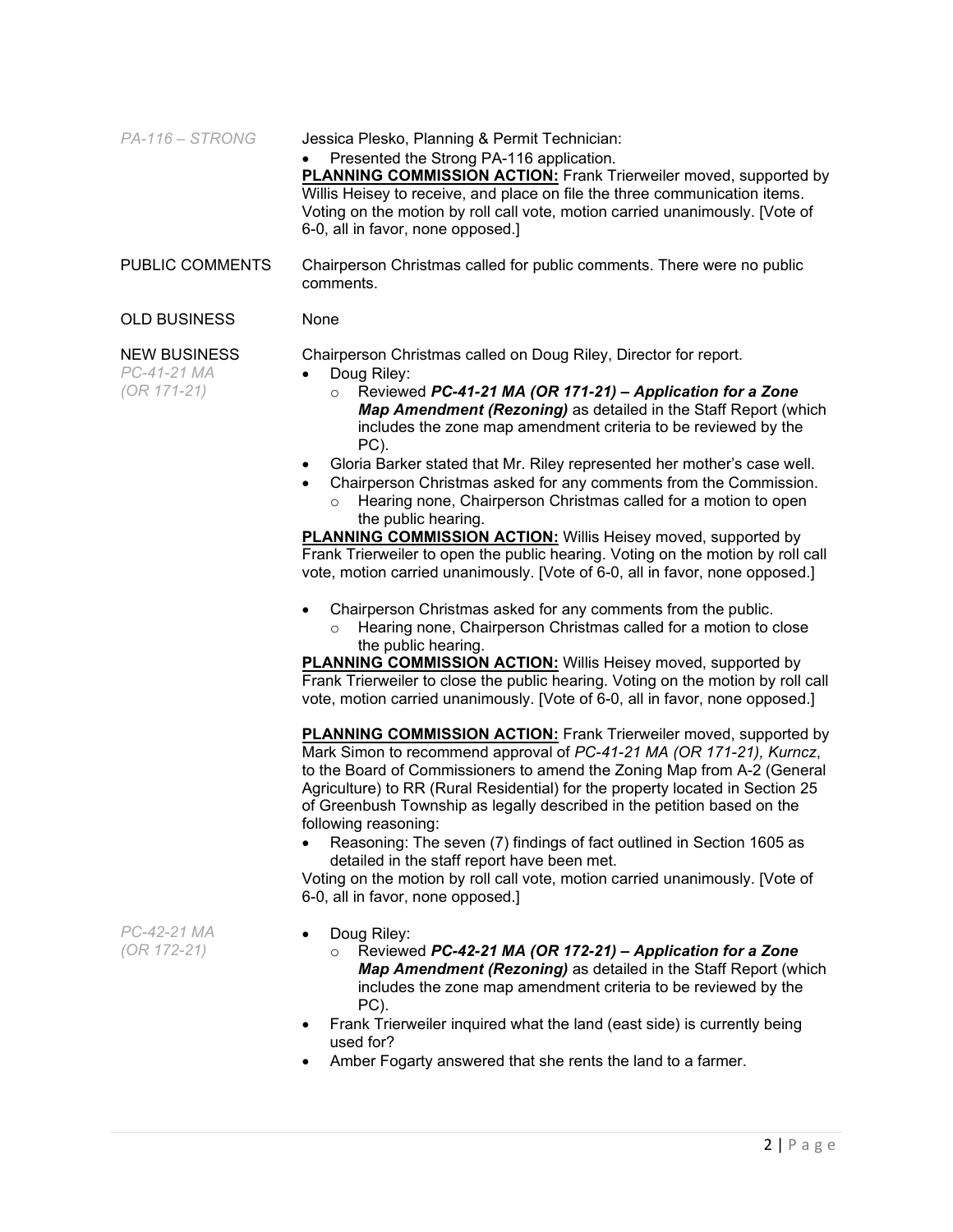- Chairperson Christmas asked Ms. Fogarty if she had anything she would like to add to Mr. Riley's report before she calls for a motion to open the public hearing.
- Amber Fogarty noted that she has spoken with the Mid-Michigan District Health Department (MMDHD) and the property has perked in several areas.
- Adam Stacey, noting that Zone Map Amendments (rezonings) can't be conditioned, asked Ms. Fogarty what her intentions are for development of the land once it is split?
- Amber Fogarty explained that her plan is to sell 4 acres of the property to someone who wants to build a house in the field behind the woods.
- Adam Stacey, referring to the GIS photos within the Staff Report, questioned Ms. Fogarty about a square area on the subject property.
- Amber Fogarty explained that the area in question is a garden.
	- Chairperson Christmas asked for any comments from the Commission. o Hearing none, Chairperson Christmas called for a motion to open
		- the public hearing.

**PLANNING COMMISSION ACTION:** Mark Simon moved, supported by Frank Trierweiler to open the public hearing. Voting on the motion by roll call vote, motion carried unanimously. [Vote of 6-0, all in favor, none opposed.]

- Chairperson Christmas asked for any comments from the public.
	- Hearing none, Chairperson Christmas called for a motion to close the public hearing.

**PLANNING COMMISSION ACTION:** Mark Simon moved, supported by Frank Trierweiler to close the public hearing. Voting on the motion by roll call vote, motion carried unanimously. [Vote of 6-0, all in favor, none opposed.]

**PLANNING COMMISSION ACTION:** Mark Simon moved, supported by Michael O'Bryant to recommend approval of *PC-42-21 MA (OR 172-21), Fogarty*, to the Board of Commissioners to amend the Zoning Map from A-2 (General Agriculture) to RR (Rural Residential) for the property located in Section 20 of Eagle Township as legally described in the petition based on the following reasoning:

• Reasoning: The seven (7) findings of fact outlined in Section 1605 as detailed in the staff report have been met.

Voting on the motion by roll call vote, motion carried unanimously. [Vote of 6-0, all in favor, none opposed.]

*PC-44-21 SLU* • Doug Riley:

- - o Reviewed *PC-44-21 SLU – Application for Special Land Use*  **Permit** as detailed in the Staff Report (which includes the special land use criteria to be reviewed by the PC).
- Adam Stacey questioned why a Special Land Use Permit is required for a drive-thru restaurant?
- Doug Riley stated that it is common practice in Michigan and explained that the logic is largely due to impacts of drive-thrus.
	- o Noted that there are currently no specific tenants for this site.
- Frank Trierweiler, referring to the GIS photos within the Staff Report, asked for clarity on the property located on the inner corner of the subject property (on BR-127 and Scott Road)?
- Doug Riley clarified: that piece of land is the "clear vision area", put into place by the Michigan Department of Transportation (MDOT).
- Adam Stacey inquired why this particular clear vision areas is set up as is?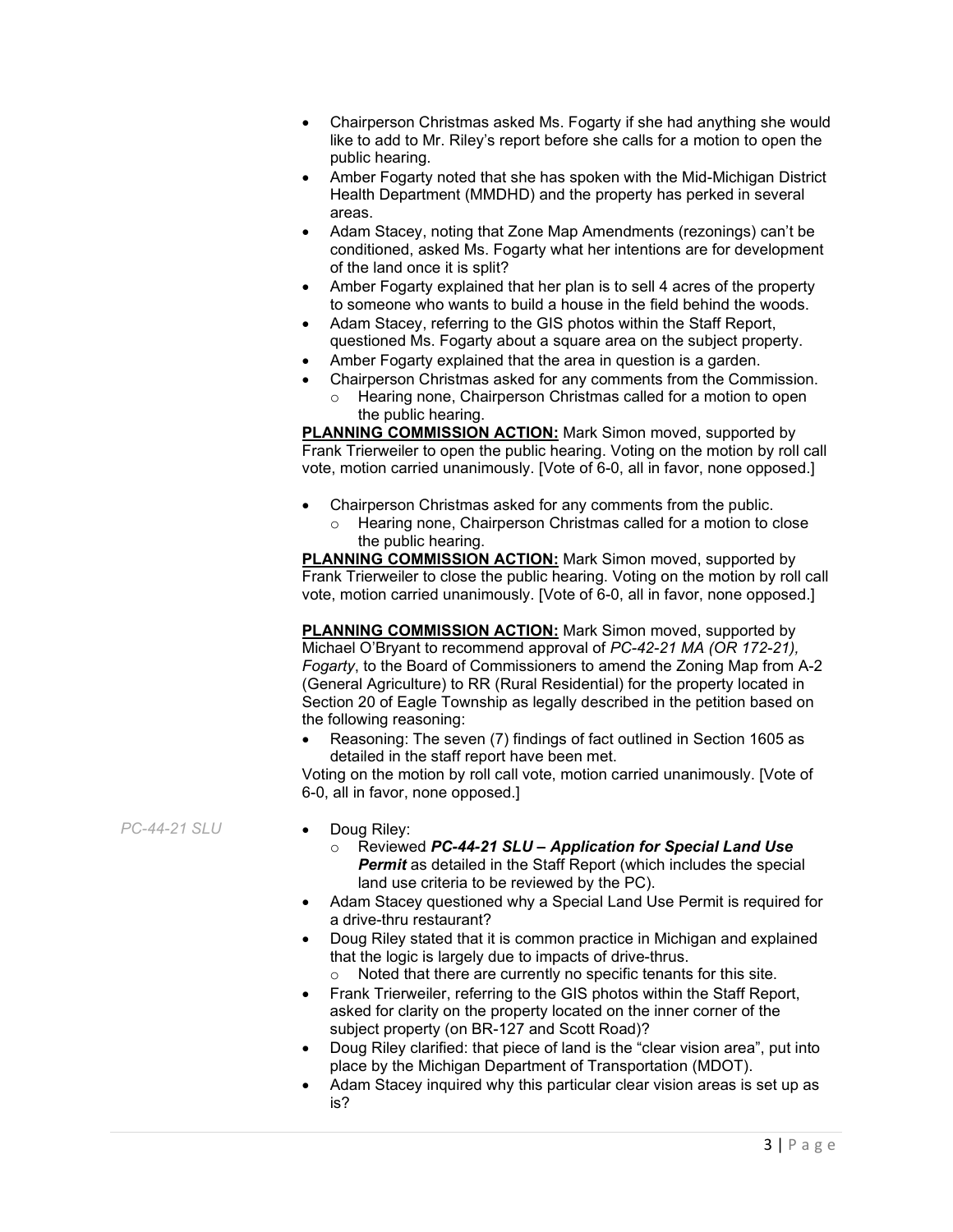- Doug Riley explained that when BR-127 was completed, it no longer followed Scott Road (intersecting with M-21), MDOT abandoned Scott Road.
	- o The City of St. Johns and the Clinton County Road Commission (CCRC) also abandoned Scott Road south of Arby's restaurant.
	- o North of the intersection (where Arby's restaurant is located) is still public road right of way, maintained by the City of St. Johns.
	- o South of that intersection (on Scott Road) is an ingress/egress easement, and technically, a private drive.
- Adam Stacey asked Mr. Riley to clarify that with no access off of BR-127 (only Scott Road) to the subject property for the proposed business, there will be no impacts to BR-127?
- Doug Riley confirmed, adding that the proposed restaurant will also be accessed through the shopping plaza parking lot from Townsend Road.
- Adam Stacey asked if the stacking standards in the report are based on 1-lane drive-thrus?
- Doug Riley confirmed they are based on 1-lane drive-thru standards.  $\circ$  Commented that maneuvering lanes can usually be a little narrower.
- Frank Trierweiler inquired about the timeline for this project.
- Doug Riley answered that he would let the applicant speak to timeline questions.
	- $\circ$  Commented that he believes the applicant would like special land use approval so they can actively engage in conversations with potential tenants.
	- o Stated that the applicant has requested a partial waiver on landscaping requirements as they are concerned with the required trees blocking the exposure.
	- o Discussed the recommended conditions of approval with the Commission.
- Mark Simon inquired about the proposed width of the crosswalk to the outdoor seating area.
- Doug Riley offered that the crosswalk width could be re-evaluated during inspections if necessary.
	- $\circ$  Added, bollards could be added as a condition of approval on the edge of the outdoor seating area for an additional safety measure if the Commission felt so inclined.
- Willis Heisey asked Courtney Sturgis (from Spicer Group) why bollards were not included in the site plan as a safety measure?
- Courtney Sturgis introduced herself as representing the applicant, Gary Vandenberg.
	- $\circ$  Explained that the outdoor seating area proposal is somewhat conceptual at this point.
	- Bollards or curbs could absolutely be added to the site plan.
- Willis Heisey questioned the method in which products will be delivered?
- Courtney Sturgis responded that it is possible products will be delivered by truck and trailer.
	- o As to the area for deliveries, it has been discussed and the site plan designers (engineers) were as generous as they could be with the radius of turn.
	- $\circ$  However, it may be possible to look at designing deliveries to be made from the east.
- Doug Riley noted that there is not a specific code standard for the radius of turn for deliveries.
	- o Many of the potential issues could be resolved by timing of deliveries.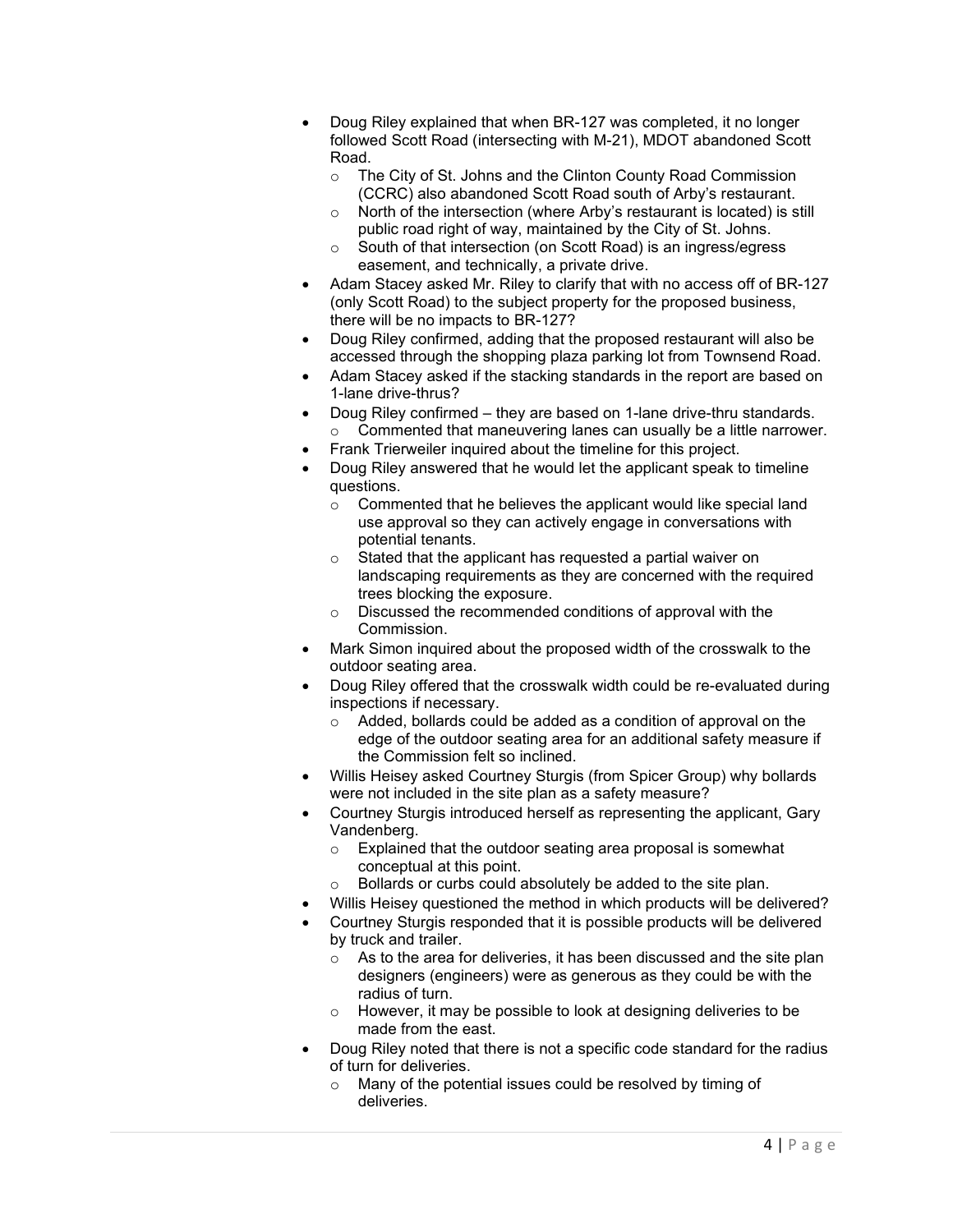- Frank Trierweiler commented, depending on the business/restaurant, the drive-thru combined with the lot shape could cause safety impacts.
- Chairperson Christmas asked if it would be possible to widen the drive to the east?
- Doug Riley stated that it is a possibility.
- Chairperson Christmas commented that the landscaping requirements do seem too large; perhaps the applicant could get smaller plants.
	- o Advised the applicant's representative, Ms. Sturgis, about potential plant substitutes.
	- o Asked for confirmation that the sidewalk on the site plan (between BR-127 and Townsend Road to the restaurant) is part of this proposal and intended to be installed?
- Courtney Sturgis confirmed that the sidewalk is part of the proposal.
	- o Asked on behalf of the applicant, Gary Vandenberg, that condition number 1 is concerning regarding timing.
	- o There are concerns about securing a tenant with Bingham Township's requirements to extend the municipal utilities.
- Chairperson Christmas asked Mr. Riley to relay the details of the current water supply negotiations.
- Doug Riley indicated that Bingham Township municipal water is proposed to be run up to Townsend Road and to the site.
	- o The Ordinance states that, whether there is municipal water or a well, the Community Development Department receives the approval (from the municipality or the MMDHD).
	- o Bingham Township's supervisor is in attendance and can speak specifically to the Township's position.
	- $\circ$  As it stands currently, the MMDHD has final sign-off on the well.
	- Chairperson Christmas asked for any comments from the Commission.
	- Hearing none, Chairperson Christmas called for a motion to open the public hearing.

**PLANNING COMMISSION ACTION:** Mark Simon moved, supported by Willis Heisey to open the public hearing. Voting on the motion by roll call vote, motion carried unanimously. [Vote of 6-0, all in favor, none opposed.]

- Bingham Township Supervisor, Eric Silm confirmed that Bingham Township does intend to provide municipal water to the subject property.
	- $\circ$  The Township currently has plans ready and a consultant working on obtaining permits, bids, etc.
	- o The Township's plan is to extend municipal utilities 500 foot beyond Townsend Road.
	- o The current proposal from the Township to the applicant is for him to extend utilities to and through his site.
- Adam Stacey agreed that the site should be served by municipal utilities.
	- o Questioned if businesses north of Townsend Road on BR-127 are not being served by municipal utilities?
- Eric Silm answered that they are not; they are operating off of well systems.
- Willis Heisey asked Ms. Sturgis if the discussion held between the Bingham Township Supervisor and the Planning Commission satisfies the applicant's timeline?
- Courtney Sturgis stated that she is unsure and would ultimately have to ask the applicant; however, it sounds reasonable.
- Eric Silm suggested the east drive be relocated to the north side of the site.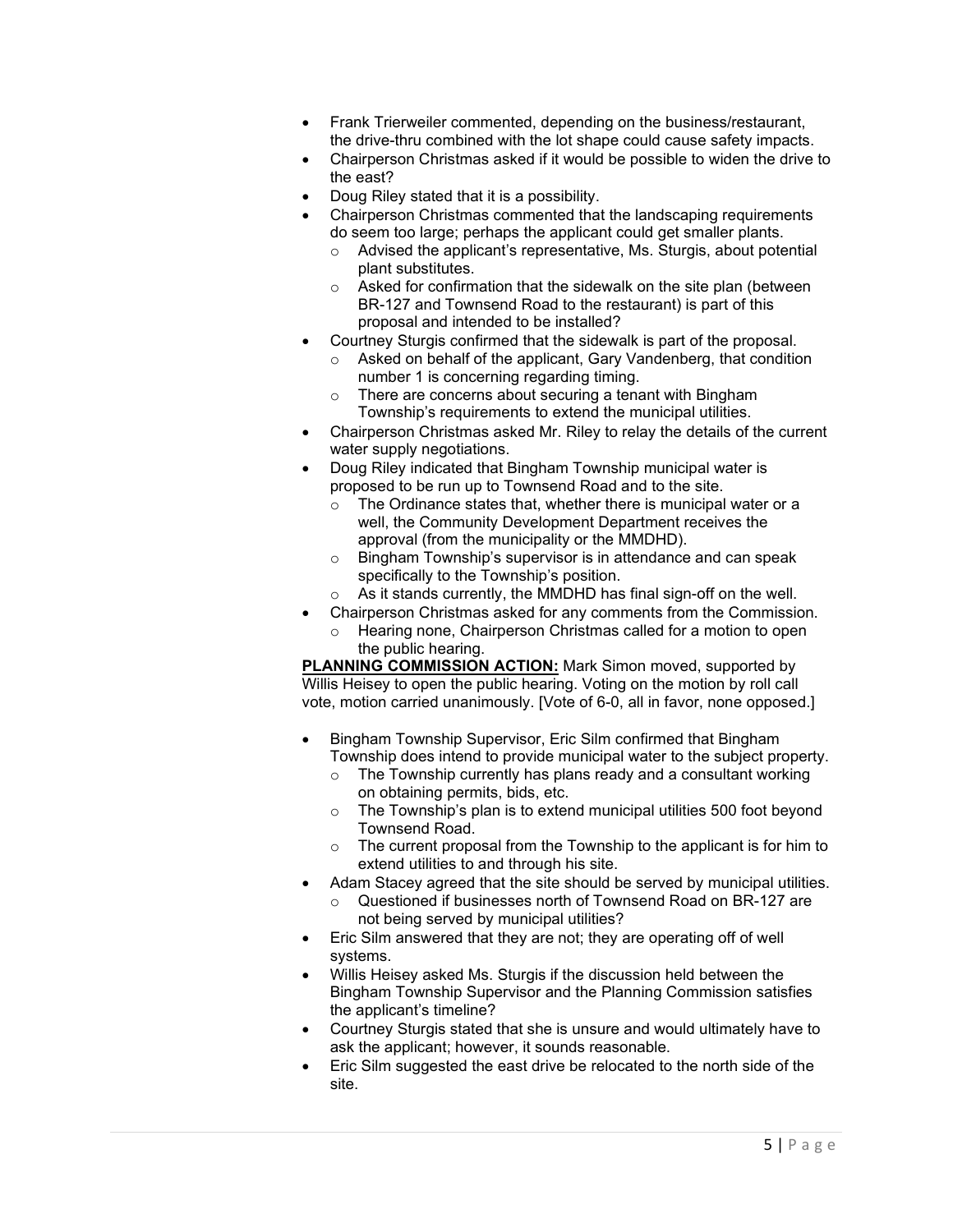- Doug Riley advised that he could check into this being a viable option (with stacking requirements).
- Chairperson Christmas asked for any comments from the public.
	- o Hearing none, Chairperson Christmas called for a motion to close the public hearing.

**PLANNING COMMISSION ACTION:** Frank Trierweiler moved, supported by Willis Heisey to close the public hearing. Voting on the motion by roll call vote, motion carried unanimously. [Vote of 6-0, all in favor, none opposed.]

**PLANNING COMMISSION ACTION:** Frank Trierweiler moved, supported by Michael O'Bryant to recommend approval of petition *PC-44-21 SLU/SP, Vandenberg*, for the construction of a new restaurant (with drive-thru) and retail facility on vacant property on the northeast corner of BR-127 and E. Townsend Road in Section 15 of Bingham Township to the Board of County Commissioners based on the following reasoning and subject to the following conditions:

- Reasoning: The standards set forth under Sections 715 and 716 (Site Plan Requirements) and Section 1305 (Special Land Use – General Standards/Basis of Determination) have been or can be met subject to the conditions set forth below.
- Conditions: **(1)** The applicant shall fully explore the provision of municipal water to the project with Bingham Township, the City of St. Johns and the Mid-Michigan District Health Department. Written approval for the provision of water to the site from Bingham Township and the Mid-Michigan District Health Department shall be required prior to building permit issuance. **(2)** The applicant shall address the requirements of the Clinton County Drain Commissioner's Office as part of construction permitting for the project. Written approval from the Drain Commissioner's Office will be required prior to building permit issuance. **(3)** If the proposed building materials change significantly upon tenant fulfillment, as determined by the Community Development Department, the new building elevations/materials shall be re-submitted to the Planning Commission for approval prior to building permit issuance. **(4)**  The applicant shall obtain a permit from the Michigan Department of Transportation for any work within the BR-127 right-of-way. **(5)** The dumpster enclosure shall be designed in accordance with Section 602.K. of the Zoning Ordinance and the materials shall be architecturally compatible with the building/materials used in the development. **(6)** Final lighting details for the site and building shall be provided as part of construction permitting for the project in accordance with Section 606 of the Zoning Ordinance. **(7)** The applicant shall prepare a comprehensive signage plan in accordance with the standards of Section 1012 of the Zoning Ordinance prior to building permit issuance for the project. This signage plan shall include directional signage for vehicles. **(8)** The site will be subject to annual inspection by the Community Development Department (as specified in Section 1309 of the Zoning Ordinance). It shall be the duty and obligation of the owner(s) and/or operator(s) to at all times be in compliance with the use requirements of the Zoning Ordinance and the stipulations of the Special Use approval. **(9)** Bollards will be added to the edge of the outdoor seating area for safety purposes.

Voting on the motion by roll call vote, motion carried unanimously. [Vote of 6-0, all in favor, none opposed.]

*PC-45-21 SP* • Doug Riley: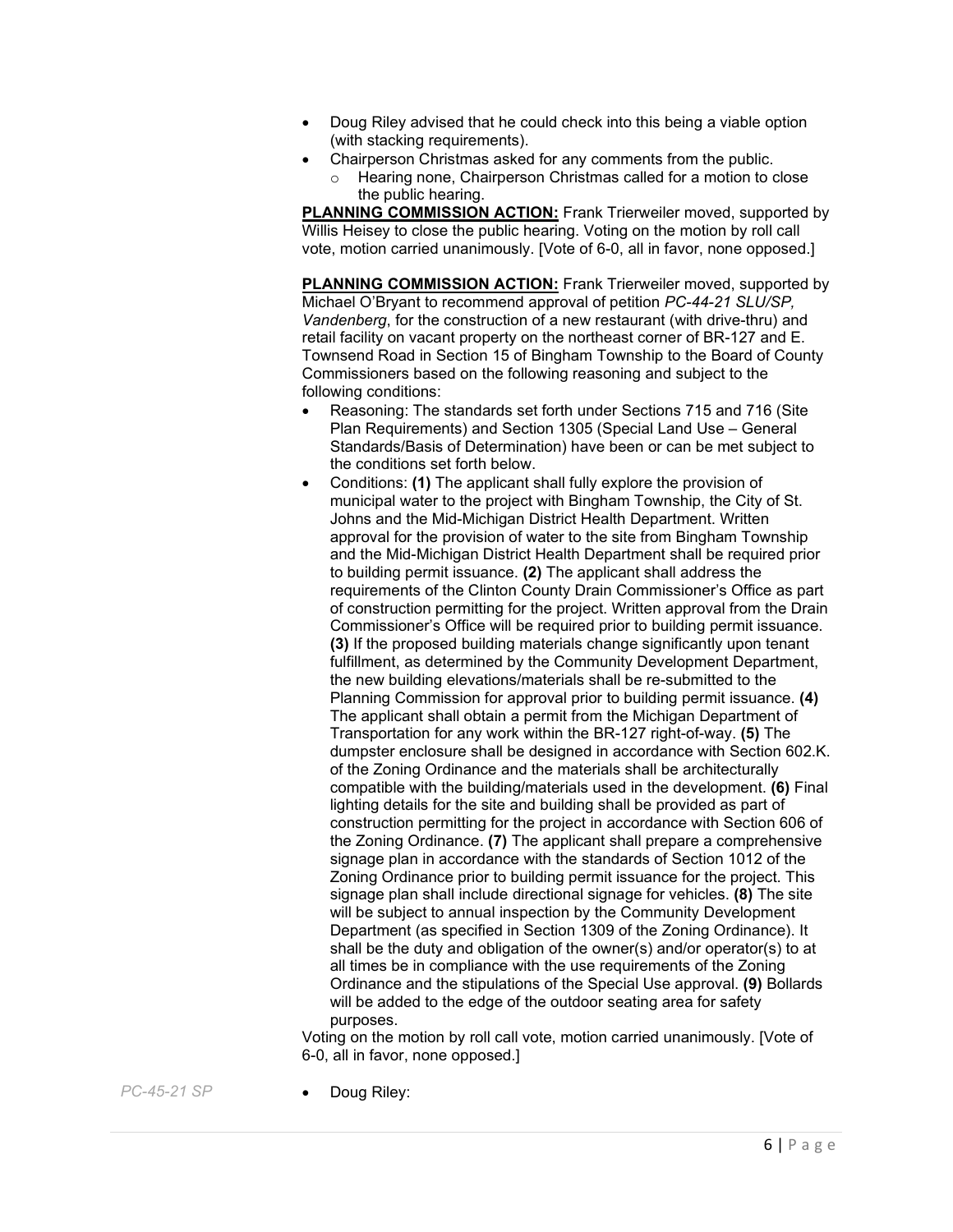- o Reviewed *PC-45-21 SP – Application for a Site Plan Approval* as detailed in the Staff Report (which includes the site plan approval criteria to be reviewed by the PC).
- o Noted that there was 1 public comment received in response to noticing.
	- Believes that recommended condition number 1 addresses the concerns indicated in the public comment.
- Adam Stacey, referring to the site plan, asked if the area in between the fuel pumps and the parking lot is proposed to be a grass buffer?
	- $\circ$  Requested that Doug Riley to identify (on the site plan) where the new building is being proposed in relation to the existing building.
	- o Inquired if the existing office/main building on the site will be demolished to construct the new building?
- Doug Riley confirmed.
- Mark Simon asked for information on the wash area.
- Doug Riley indicated that he would let the applicant, Doug Steffen from the Clinton County Road Commission (CCRC), answer questions in those regards.
- Doug Steffen indicated that trucks are currently washed inside the building.
- Adam Stacey mentioned that he did vote against the funding for this proposal as a Board of County Commissioner; however, he does think the site plan is reasonable overall.
	- o How will the CCRC operate when the existing building is demolished?
- Doug Steffen answered that outline of the new building will be constructed approximately 30 feet off of the exiting building to accommodate maintaining operations during construction.
- Adam Stacey inquired when they are planning to break ground on this project?
- Doug Steffen replied, the hope is late March to early April of 2022.
- Adam Stacey inquired if this site is serviced with municipal water?
- Doug Steffen confirmed that the site is serviced with municipal water currently.
	- $\circ$  Noted that they are currently working on addressing the comments submitted by Bingham Township in regards to municipal water supply.
	- o Are also working on addressing the comments regarding drainage to the property to the north.
	- $\circ$  The swale shown on the site plan is designed to take all rooftop and parking lot water to a detention pond.
- Adam Stacey questioned if the office space will be the same size as existing?
- Doug Steffen indicated that the office space will be larger.
- Eric Silm commented that Bingham Township will require the CCRC to extend the utilities through the site (from the north property line to the south property line).
- Chairperson Christmas asked for any comments from the public.
- Dan Connelly introduced himself as the property owner to the north of the subject property.
	- o Admitted that he had not noticed the swale on the site plan.
	- This does alleviate some of his concerns but not all of them.
	- o Some of his concerns include:
		- The slope increasing from 3% to 10%.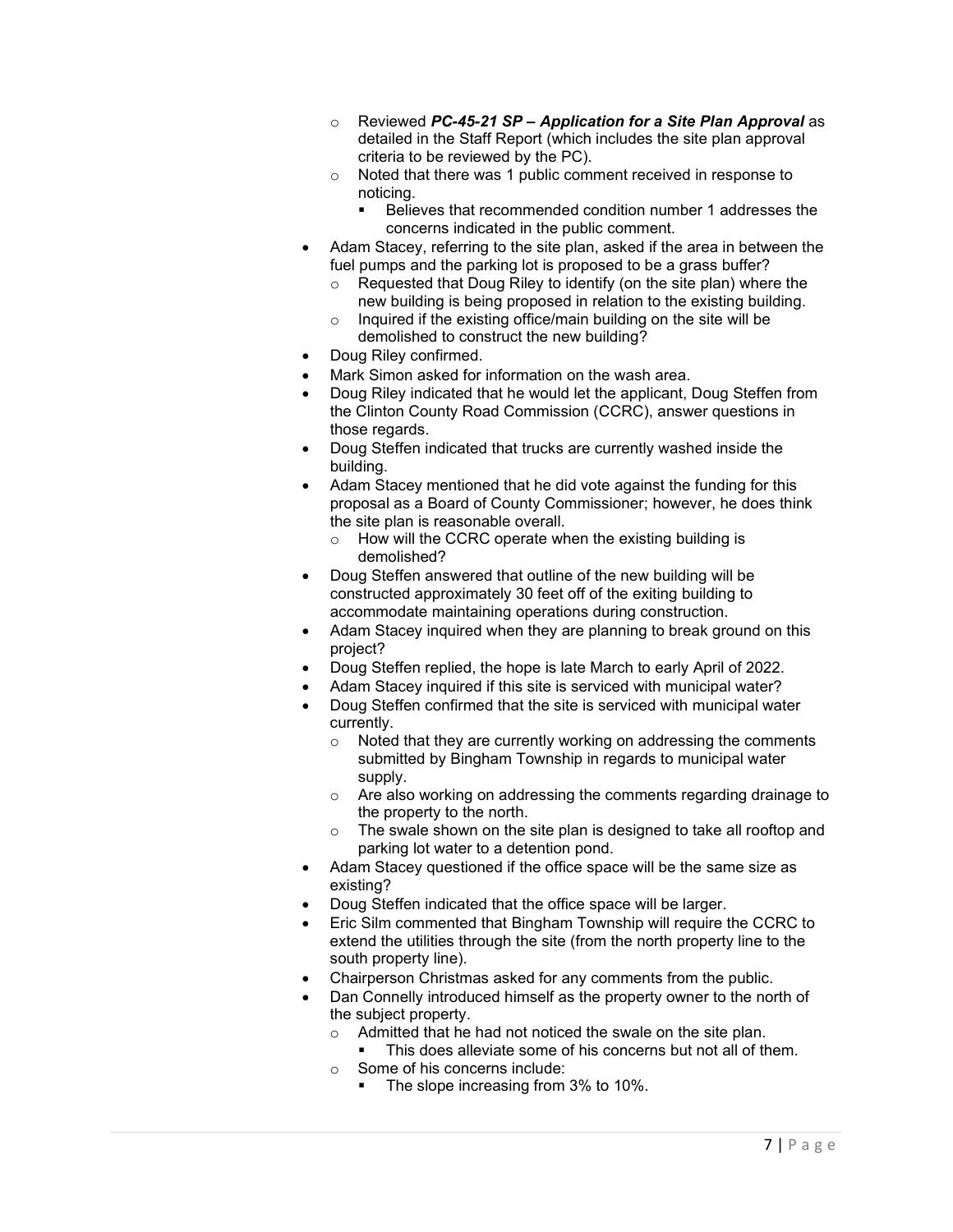- The direction of drainage has changed from toward BR-127 to his property.
- The potential for water to impact his property.
- $\circ$  Requested that the engineers designing the plan take a second look at the proposed slope and swale.
- o Overall, he would not be opposed to the project as long as his concerns are addressed.
- Adam Stacey, identifying that "veto power" is not given to adjacent property owners, asked that Mr. Connelly's comments are taken into consideration for this project.
- Doug Riley indicated that he did forward Mr. Connelly's comments to the CCRC and Clinton County Drain Commissioner's Office (CCDC) for their consideration and planning.
- Chairperson Christmas asked for any additional comments from the Commission.

o Hearing none, Chairperson Christmas called for a motion.

**PLANNING COMMISSION ACTION:** Willis Heisey moved, supported by Mark Simon to approve *PC-45-21 SP, Clinton County Road Commission*, application for site plan approval for its new facility in Section 28 of Bingham Township based on the based on the following reasoning and subject to the following conditions:

- Reasoning: **(1)** The standards set forth under Section 715 (Information Required for a Final Site Plan) and Section 716 (Standards for Review) as referenced in the Staff Report have been or can be met subject to the conditions set forth below.
- Conditions: **(1)** The applicant shall satisfactorily address the requirements of Bingham Township and the Clinton County Drain Commissioner's Office for the water, sanitary sewer and storm water infrastructure as part of construction permitting for the project. Written approval from both agencies will be required prior to building permit issuance. **(2)** The applicant shall abandon the existing well used for irrigation and vehicle washing as required by the Mid-Michigan District Health Department prior to final occupancy approval being issued for the new building. **(3)** The applicant shall obtain a permit from the Michigan Department of Transportation for any work within the S. US-27 right-ofway. **(4)** Any substantive change to the site plan, as determined by the Community Development Department, shall be resubmitted to the Planning Commission for their review and approval.

Voting on the motion by roll call vote, motion carried unanimously. [Vote of 6-0, all in favor, none opposed.]

- *OR 173-21* Doug Riley:
	- - o Reviewed *OR 173-21 – Zoning Ordinance Reformatting* as detailed in the Memorandum.
		- o Provided an update on the status and items remaining as part of this process.
		- Chairperson Christmas asked for any comments from the Commission. Hearing none, Chairperson Christmas called for a motion to open
			- the public hearing.

**PLANNING COMMISSION ACTION:** Mark Simon moved, supported by Frank Trierweiler to open the public hearing. Voting on the motion by roll call vote, motion carried unanimously. [Vote of 6-0, all in favor, none opposed.]

• Chairperson Christmas asked for any comments from the public.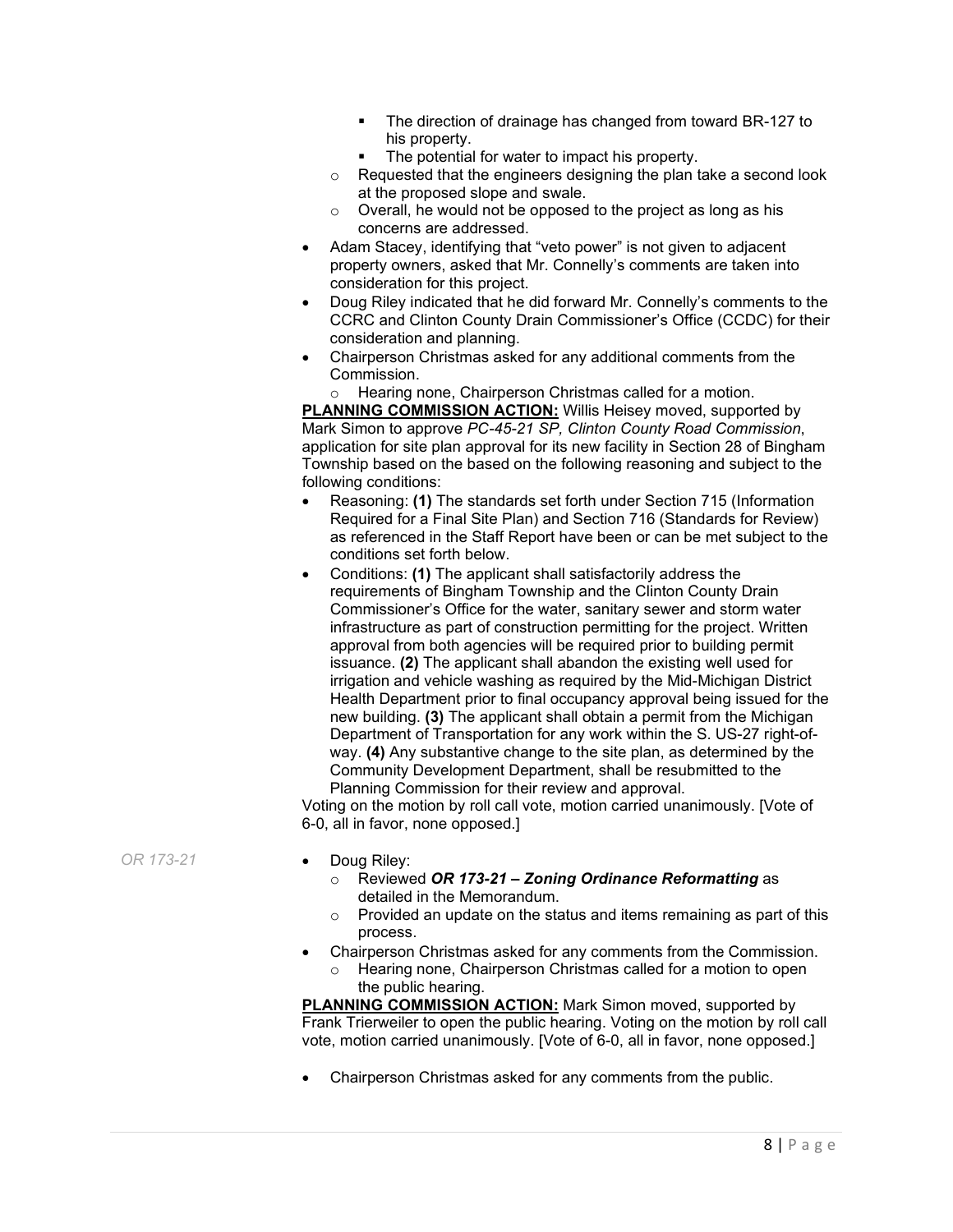o Hearing none, Chairperson Christmas called for a motion to close the public hearing.

**PLANNING COMMISSION ACTION:** Michael O'Bryant moved, supported by Mark Simon to close the public hearing. Voting on the motion by roll call vote, motion carried unanimously. [Vote of 6-0, all in favor, none opposed.]

**PLANNING COMMISSION ACTION:** Mark Simon moved, supported by Willis Heisey to recommend that the Board of County Commissioners approve the adoption of the reformatted Zoning Ordinance (OR 173-21). Voting on the motion by roll call vote, motion carried unanimously. [Vote of 6-0, all in favor, none opposed.]

Chairperson Christmas called on Doug Riley, Director for report.

- Doug Riley, Director:
	- Staff is still working on the Comprehensive Plan (5-year) review/update.
	- o He and Jessica Plesko sat aside an entire week to focus on the update.
	- o Staff met with the last township on the list (Bingham Township) on November 8th.
	- $\circ$  He has been working with the CCRC to develop a Comprehensive Plan identifying gravel pits and haul routes as part of this update.
		- This plan will be a great benefit to potential purchasers as well as a tool for Staff.
	- $\circ$  Jessica Plesko is largely focusing on reformatting/refreshing the Plan.
- Adam Stacey questioned when the Plan was last updated?
- Doug Riley 2016.
- Adam Stacey commented that due to the impacts of COVID-19, the timing for updating this plan has been good.
	- o Suggested that PA-116 enrolled areas be cross-checked with the Future Land Use Map (FLUM) to help prevent misconceptions/issues.
- Doug Riley stated that such a review was completed by Staff and the Michigan State University (MSU) Planning interns.
	- o Any conflicting areas were analyzed for proposed changes to the FLUM.
	- $\circ$  Given the scale of what this plan covers, it is a good plan providing just enough detail.

The Commission had discussion regarding meeting dates and times. **PLANNING COMMISSION ACTION:** Mark Simon moved, supported by Frank Trierweiler to approve the 2022 Planning Commission Meeting Schedule as presented. Voting on the motion by roll call vote, motion carried unanimously. [Vote of 6-0, all in favor, none opposed.]

**COMMUNITY** DEVELOPMENT DIRECTOR'S REPORT

*PLANNING COMMISSION SCHEDULE - 2022*

OTHER BUSINESS *COMPREHENSIVE PLAN - UPDATE*

- Doug Riley, Director provided a brief update:
	- There will be a Planning Commission meeting in January.
		- $\circ$  One of the applications may be a request for Peele's wedding barn.<br> $\circ$  Jill Bahm from Giffels Webster will attend the meeting and present
	- Jill Bahm from Giffels Webster will attend the meeting and present the Zoning Ordinance "health audit".
	- The election of officers will be on the agenda as well.
- Relayed that he attended a meeting/workshop held by Victor Township regarding potentially opting into marijuana uses.
- Wished the Planning Commission a Merry Christmas/Happy Holidays!